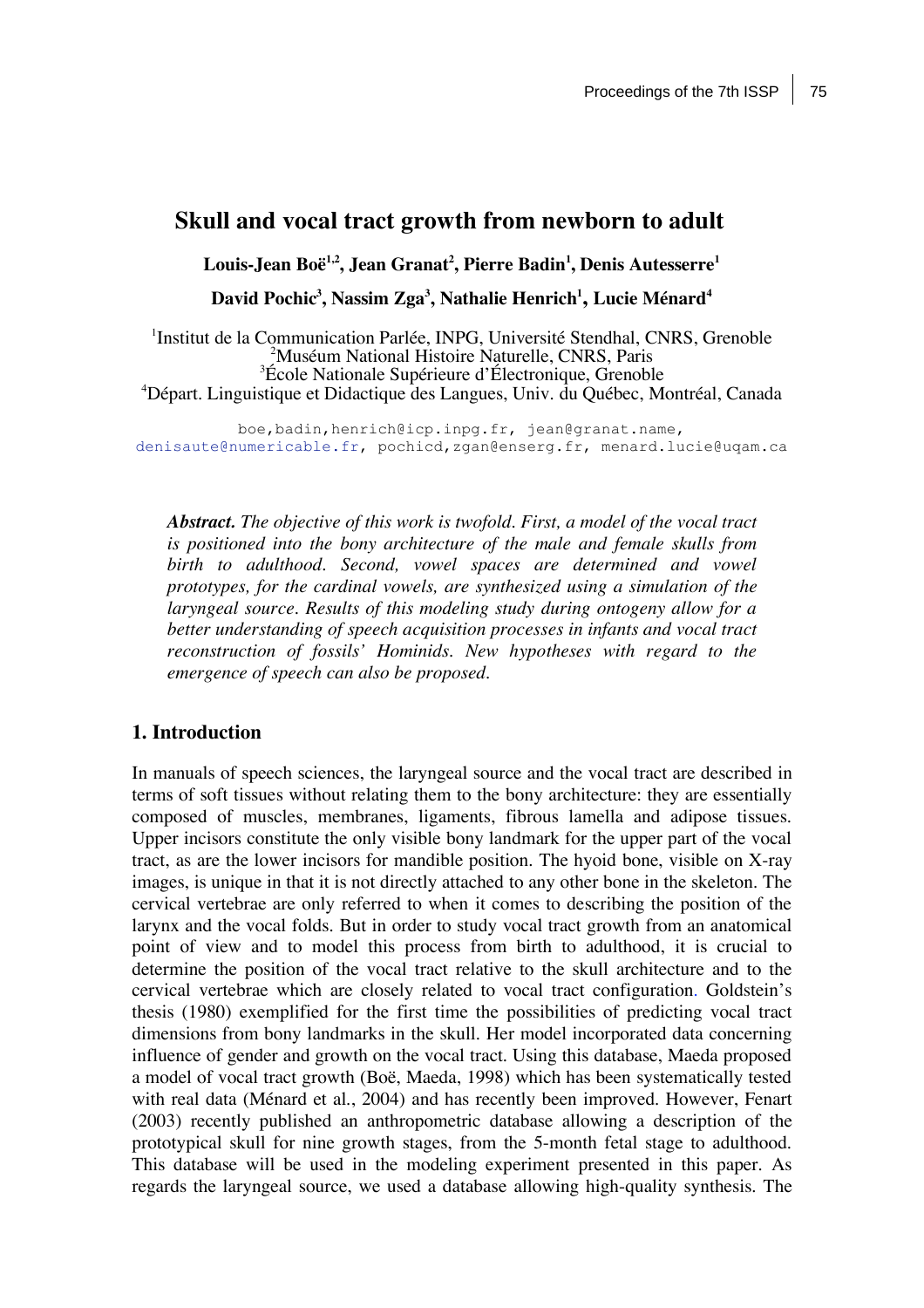goal of this work is to characterize, using an articulatory model, (i) the evolution of the vocal tract from birth to adulthood, positioned into the skull relative to the cervical rachis and (ii) to generate vowel spaces and prototypical configurations for cardinal vowels during growth taking into account modifications of the laryngeal source. Such results regarding ontogeny may contribute to vocal tract reconstruction during phylogeny and shed light on the acoustic possibilities during both temporal evolutions.

### **2. Growth of the bony structure of the vocal tract**

We used here Fenart's (2003) data based on measurements made on French skulls to determine the average values of anthropometric landmarks for nine growth stages: 5 months and 7.5 months of fetal life, birth, one year old, 2 years old, 4 years old, 8.5 years old, 14 years old, and adulthood. This dataset consists of 3D coordinates of 87 points for a "hemiskull" (yielding 142 points for the whole skull), including 13 mandible points in vestibular plane based on inner ear labyrinth. In this landmark dataset, Fenart presents a superimposition of the skulls for various ontogenetic stages (Figure 1). It is noticeable that from 4 years of age, the volume of the upper part of the skull is almost similar to that of an adult. On the contrary, the size of the mandible, which plays an important role in the configuration of the oral part of the vocal tract and in the positioning of the larynx, is quite different in the 4-year-old compared to the adult. Among the landmarks presented by Fenart, 21 points were selected. The Frankfort plane was also used as a landmark for the orientation of the vocal tract. (Figure 2). These points allow the identification of the edges of the skull and of the vocal tract. We reconstructed the position of the hyoid bone using data published in recent studies (Granat, Peyre, 2004 ; Boë et al., 2005). Figure 3 depicts the evolution of those 21 points across the 7 growth stages from birth to adulthood. For the evolution of each point, we calculated the amplitude and the age corresponding to 90% of the whole spatial distance from birth to adulthood. Even though the exact values of this calculation depend on the chosen origin point, two general classes can be identified: data points associated to a steep growth curve (class 1, rapid growth) and data points characterized by a shallow growth curve (class 2, slow growth). Note that the points located on the mandible, which have a direct influence on the front-back dimension of the vocal tract and on the position of the hyoid bone, belong to the second class (slow growth). On the contrary, data points related to the upper part of the skull are characterized by a rapid growth curve. Those tendencies are also found with distances determined independently from the landmark. 90% of the total difference in the front-back dimension of the vocal tract from birth to adulthood is reached at 10 years and 7 months. However, 90% of the difference in terms of the vertical dimension of the vocal tract (prosthion-basion distance) is reached only at 18 years old.

A principal component analysis carried out on the coordinates of the points during vocal tract growth. The first factor corresponds to the radial growth of the skull and the second factor corresponds to a rotation of the upper-back region of the skull. Results of the analyses reveal that the first factor accounts for 84% of the total variance. The first two factors account for 96% of the total variance. The effects of those factors are presented in Figure 4. The rotation of the upper-back region of the skull is observed together with a decrease of the value of the sphenoidal angle which is found until the total spheno-basi-occipital synostosis. The 14° decrease calculated from Fenart's data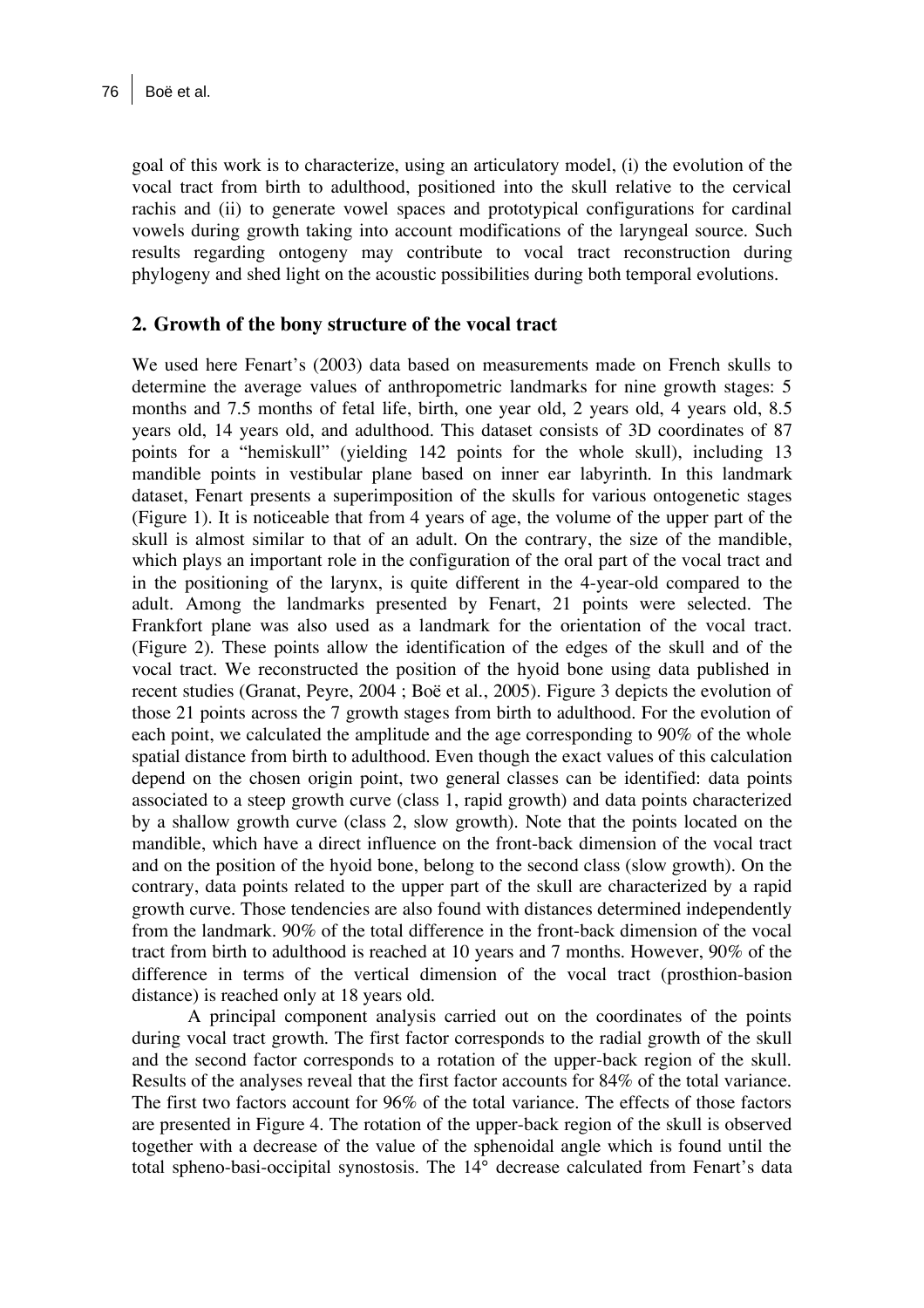correspond quite well to radiological data. Despite the fact that this value (14°) is lower than the value reported during phylogeny, this rotation permits a relative backward evolution of the face towards the cervix, yielding a backward evolution of the pharyngeal wall. Following this analysis, we developed a growth model.

## **3. Articulatory model**

A version of the Variable Linear Articulatory Model, a growth model we have used in previous studies (Boë, Maeda, 1998), has been modified by the addition of the new parameters. Those parameters allow a modification of the palate height, the corresponding tongue flattening, the pharyngeal wall and the consequences of the inclination angle of the head. Those parameters play an important part in vocal tract reconstruction during ontogeny and phylogeny. The new version of the articulatory model is thus controlled by 14 parameters:

– 3 anatomical parameters: the palate height, the front-back dimension of the oral cavity and the pharyngeal-laryngeal height;

– 1 positional parameter: the inclination of the head relative to the cervical rachis;

– 8 articulatory parameters: lip opening and protrusion, the position of the tongue body, the position of the back of the tongue, the position of the tongue tip, the degree of tongue flattening, jaw opening and the position of the larynx;

–age, which determines the ratio between the front-back dimension of the oral cavity and the pharyngeal-laryngeal height. This parameter also determines F0 value;

Other parameters related to the glottal source will be added to this set of 14 parameters.

A set of coefficients was applied to the sagittal contour to obtain an estimation of the area function. From this function, an acoustic model was used to calculate the transfer function of the vocal tract, the related formant values and the sound wave. The prototypical configurations have been systematically compared to the data proposed in the literature.

# **4. Glottal source model**

The glottal source can be described using a unified set of five parameters (Figure 5): fundamental frequency (F0), voicing amplitude (Av), open quotient (Oq), asymmetry coefficient ( $\alpha$ m), and return phase quotient ( $\alpha$ a) (Henrich, 2001). The amplitude parameter Av can be replaced by a parameter measured from the first derivative of the glottal flow, that is, the amplitude of maximum excitation E. It is also important to take into account the structural noise (jitter, shimmer) and breathiness, that is, the noise made by the air through the glottis in case of incomplete adduction of the vocal folds. Previous work carried out on 3 to 16-year-old children revealed that only the fundamental frequency parameter significantly varied with age, and that no gender difference could be observed before puberty. Jitter does not seem to be dependent of children age or gender (0.76%  $\pm$  0.61%), nor does the open quotient parameter (54.8 %) ± 3.3%). A similar pattern (regarding gender) can be found in adults. Indeed, differences related to gender and age primarily concerns voicing fundamental frequency. The continuous component of glottal flow does not differ among male and female speakers. Note however that male speakers are reported to have larger values of air flow and faster closing phases than female speakers. These differences result in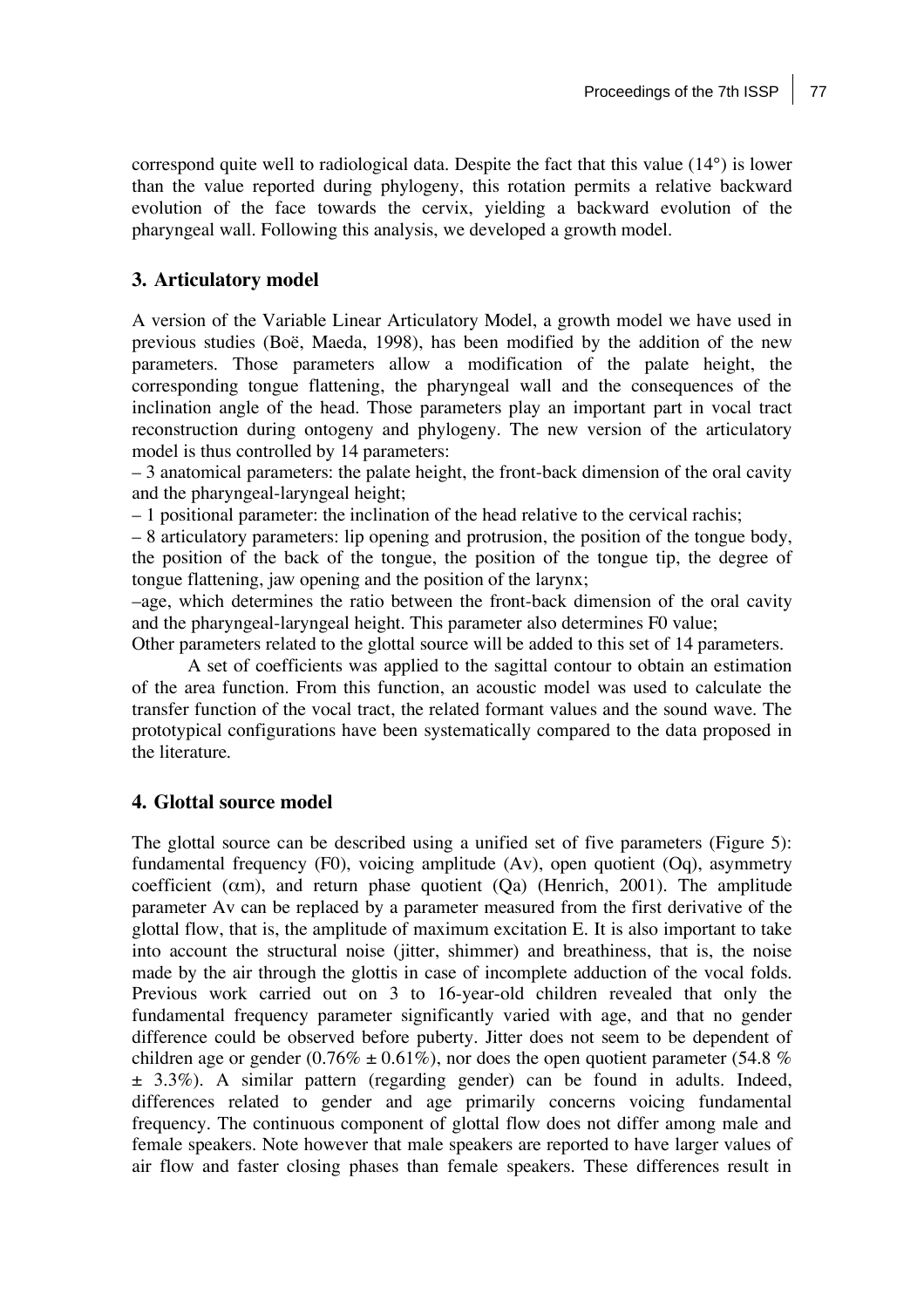higher values of the amplitude parameters Av and E in male speakers compared to female speakers. In general, the shape of the glottal pulse is more symmetrical in female speakers than in male speakers. Finally, female speakers are generally associated to a more breathy voice quality than male speakers, despite the fact that great betweenspeaker variability is found. In order to account for the age and gender effects on the fundamental frequency values, we adopted the prototypical variation curves proposed by Beck (1997) for babies. Prototypical data for children, teenagers and adults were found in Lee et al. (1999). As shown in Figure 6, double logistic functions were fitted to these data sets.

### **5. Key parameters to position he vocal tract into the skull**

The total length of the vocal tract (from the glottis to the lips) during vocal tract growth is a key parameter since it determines the limits, on the frequency continuum, of the maximal vowel space. We used double logistics to fit length growth, combining Goldstein's (1980) data and Fitch et Giedd's (1999) data (Figure 7). It is important to note that the lengths of the oral cavity and of the pharyngeal cavity do not follow the same growth curves and vary with gender. This crucial difference is related to the growth of the mandible height and to the displacement of the hyoid bone and larynx during growth. The model has been readjusted such that those length variations are taken into account. For growth stages corresponding to those used in Fenart's study, we positioned the vocal tract generated by the model based on the position of the incisors relative to the prosthion and to the infradental (points 16 and 17 in Figure 2). One modification was done in order to adjust the palate height relative to the posterior nasal spine (point 11). Figure 8 presents the results for a newborn and an adult. Importantly, during growth, the posterior wall of the larynx is moving towards the cervical vertebrae. This is in line with previous anatomical observations made for the baby. Contrary to a widely accepted hypothesis, the baby's vocal tract is not more bent than that of an adult. The value of the angle of the oral cavity relative to the pharyngeal cavity is for the most part a consequence of the position of the head relative to the cervical rachis (newborns do not yet control this position). Note that this configurational difference does not have any acoustic consequences.

# **6. Results and perspectives**

Maximal vowel spaces were generated for the various ontogenetic stages. Despite their linear translation in the frequency space (directly related to the stage-specific vocal tract length), their positions and shapes in acoustico-perceptual spaces (for example in Bark) are basically identical. From birth to adulthood, it is possible for the vocal tract to produce the point vowels [i a u] for which we shall present the corresponding stimuli. Their perceptual identification is very good since F0 corresponds to the typical value for this growth stage (Ménard et al., 2002). If newborn infants had the same sensorimotor (control) capacities as adults, their vocal tracts would allow them to produce an F1-F2- F3 vowel spaces as extensive as that of their parents, they simply need time to acquire and master the relevant control strategies (Ménard et al., 2002; Serkane et al., 2007). The palate height and the size of the oral and pharyngeal cavities are important for the anatomical description of ontogeny. But the geometric characteristics that have the most important consequences on formant values are the lip area and the position and area of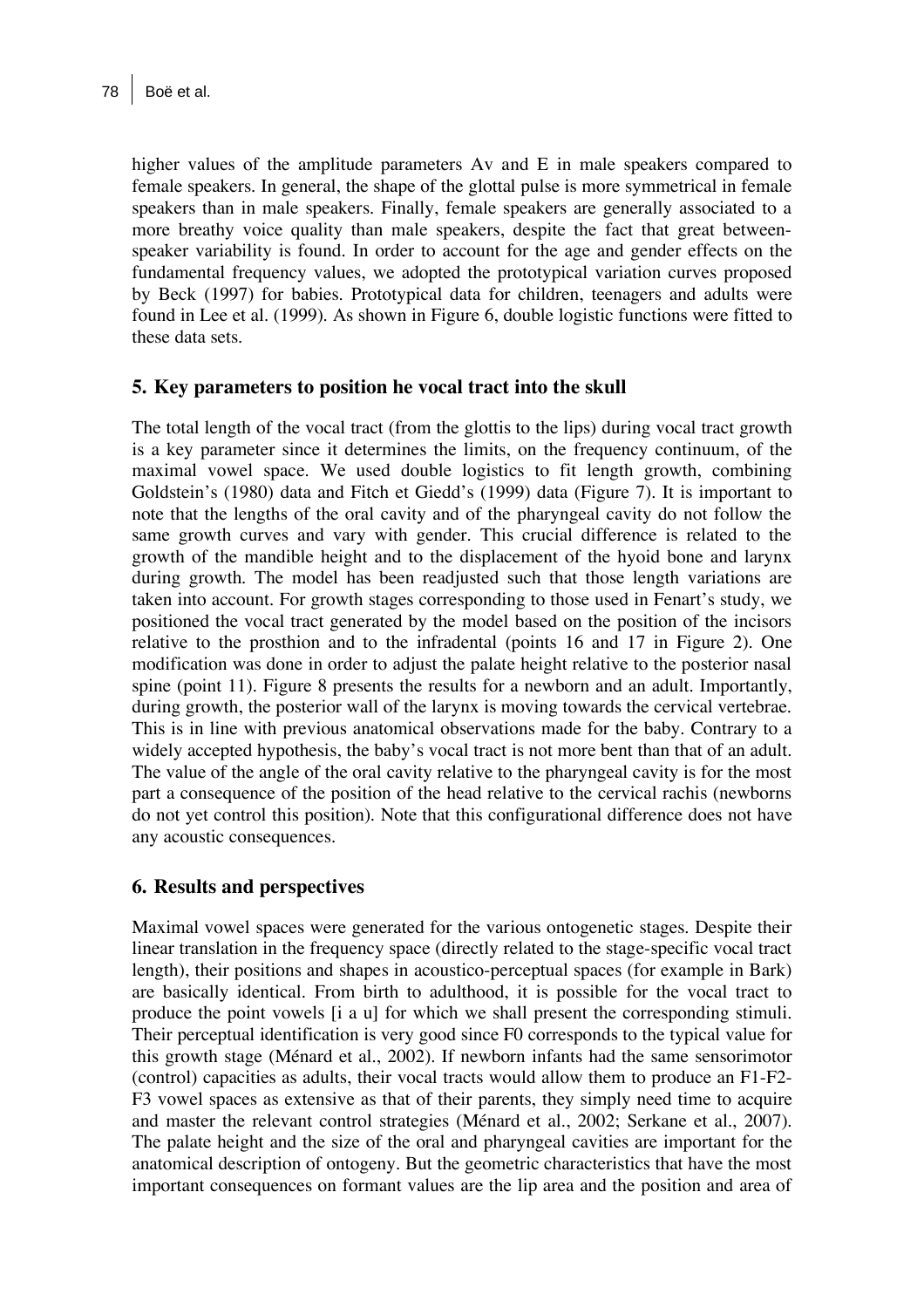the constriction inside the part of the vocal tract that characterizes the place of articulation. It is important to note that back and front cavities do not necessarily correspond to an anatomical division into oral and pharyngeal parts. In fact, elementary knowledge of the basic acoustics of speech production and vocal tract modeling show that whatever the relationship between the pharyngeal and oral parts, the control of the tongue, jaw, and lips allows one to configure the vocal tract to produce the three vowels [i a u] found in all the world's spoken languages (Boë et al, 2007). This capacity for control, adapted throughout the course of ontogenesis to the dimensions of the speech production organs, permits children, adolescents, and adults of both gender and any age to produce a sound system that maximizes the perceptual distances between their vowels. Reconstructed vocal tracts for Neanderthals (45.000 BP) (Boë et al., 2005; Boë et al., 2007) show the same acoustic potential capacities as modern humans. With the acquisition and the emergence of speech, we are confronted with problems, constraints and limitations that are not fundamentally related to the geometry and the acoustics of the vocal tract, but which refer to the capacities of control and learning that are at the heart of the question of the emergence and structuring of language.

#### **References**

- Beck, J. M. Organic variation of the vocal apparatus. In *The handbook of phonetic sciences*, W.J. Hardcastle, J., Laver (eds), 256-297, Blackwell: Oxford, 1997.
- Boë, L.J., Heim, J.L., Honda, K., Maeda, S., Badin, P., Abry, C. The vocal tract of primates, newborn humans and Neanderthals: Acoustic capabilities and consequences for the debate on the origin of language. A reply to Philip Lieberman*. Journal of Phonetics*, in press, 2007.
- Boë, L.J., Heim, J.L., Autesserre, D., Badin, P. Prediction of geometrical vocal tract limits from bony landmarks: Modern humans and Neandertalians. *In Speech Production: Models, Phonetic Processes, and Techniques.* Harrington, J., Tabain, M. ed. New York: Psychology Press, 2005.
- Boë, L.-J., Maeda, S. Modélisation de la croissance du conduit vocal. *Journées d'Études Linguistiques, La voyelle dans tous ses états,* Nantes, 98-105, 1998.
- Fenart, R. Crâniographie vestibulaire. Analyse morphométrique positionnelle. *Biométrie Humaine et Anthropologie*, 21, 3-4, 231-284, 2003.
- Fitch, W.T., Giedd, J. Morphology and development of the human vocal tract: A study using magnetic resonance imaging. *J. Acoust. Soc. of America,* 106(3), 1511-1522, 1999.
- Goldstein, U.G. An articulatory model for the vocal tract of the growing children. Thesis of Doctor of Science, MIT, Cambridge, Massachusetts. http://theses.mit.edu/, 1980.
- Granat, J., Peyre, E. La situation du larynx du genre Homo. Données anatomiques, embryologiques et physiologiques. *Biométrie Humaine et Anthropologie* 22 (3-4), 141-163, 2004.
- Henrich N. *Étude de la source glottique en voix parlée et chantée: modélisation et estimation, mesures acoustiques et électroglottographiques, perception.* Ph.D. Thesis, Université Paris 6, Paris, 2001.
- Lee, S., Potamianos, A., Narayanan, S. Acoustics of children's speech: Developmental changes of temporal and spectral parameters. *J. Acoust. Soc. Am.*, 105, 3, 1455-1468, 1999.
- Ménard, L., Schwartz, J.L., Boë, L.J. Role of vocal tract morphology in speech development: Perceptual targets and sensori-motor maps for French synthesized vowels from birth to adulthood*. J. Speech Language and Hearing Research*, 47, 1059-1080, 2004.
- Ménard, L., Schwartz, J.L., Boë, L.J., Kandel, S., Vallée, N. Auditory normalization of French vowels synthesized by an articulatory model simulating growth from birth to adulthood. *J. Acoust. Soc. Am.*, 111(4), 1992-1905, 2002.
- Serkhane, J.E., Schwartz, J.L., Boë, L.J., B. L. Davis, B.L., Matyear, C.L. Infants' vocalizations analyzed with an articulatory model: A preliminary report. *J. of Phonetics* (accepted), 2007.

#### *Acknowledgments*

This research has been partly funded by the French *Centre National de la Recherche Scientifique* with the *Origine de l'Homme du Langage et des Langues* project , and by the European Community within *The Origin of Man, Language and Languages* project.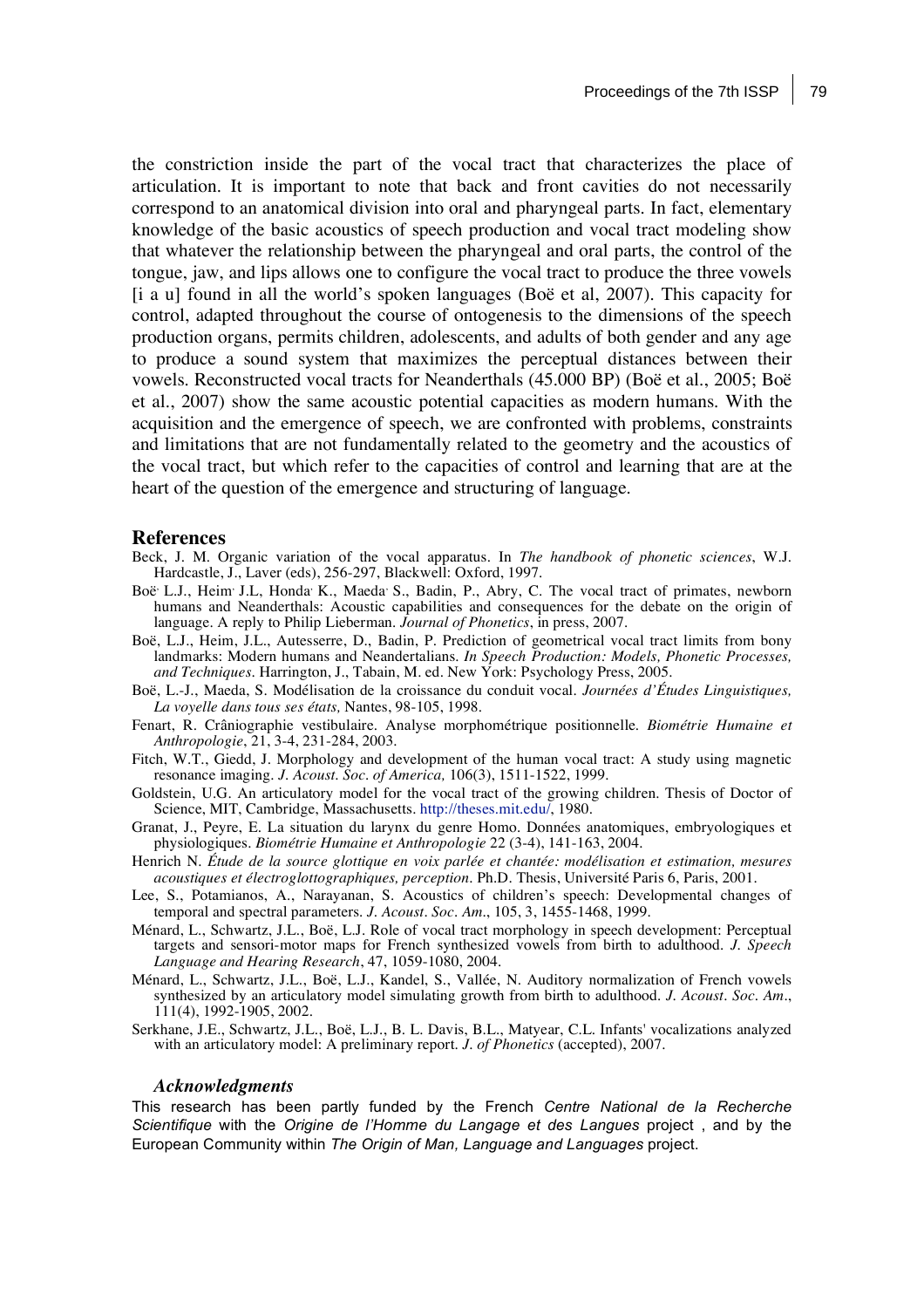

**Figure 1.** Superimposed sagittal views of the head of a newborn, a oneyear-old child, a 4-year-old child and an adult, in the vestibular landmark (following Fenart, 2003).

**Figure 2.** Landmarks selected among those proposed by Fenart (2003), 1. Vertex, 2. Bregma, 3. Glabella, 4. Nasion, 5. Orbitale, 6. Center of sella turcica, 7. Porion, 8. Lambda, 9. Opisthocranion, 10. Anterior nasal spine, 11. Posterior nasal spine, 12. Basion, 13. Mastoid process, 14. Opisthion, 15. Inion, 16. Prosthion, 17. Infradentale, 18. Pogonion, 19. Menton, 20. Gonion, 21. Upper part of the condyle, 5-7. Frankfort plane and we have added 22 the anterior part of the hyoid bone.



**Figure 3.** Ontogenesis trajectories of landmarks from birth to adulthood, in the Frankfort plane.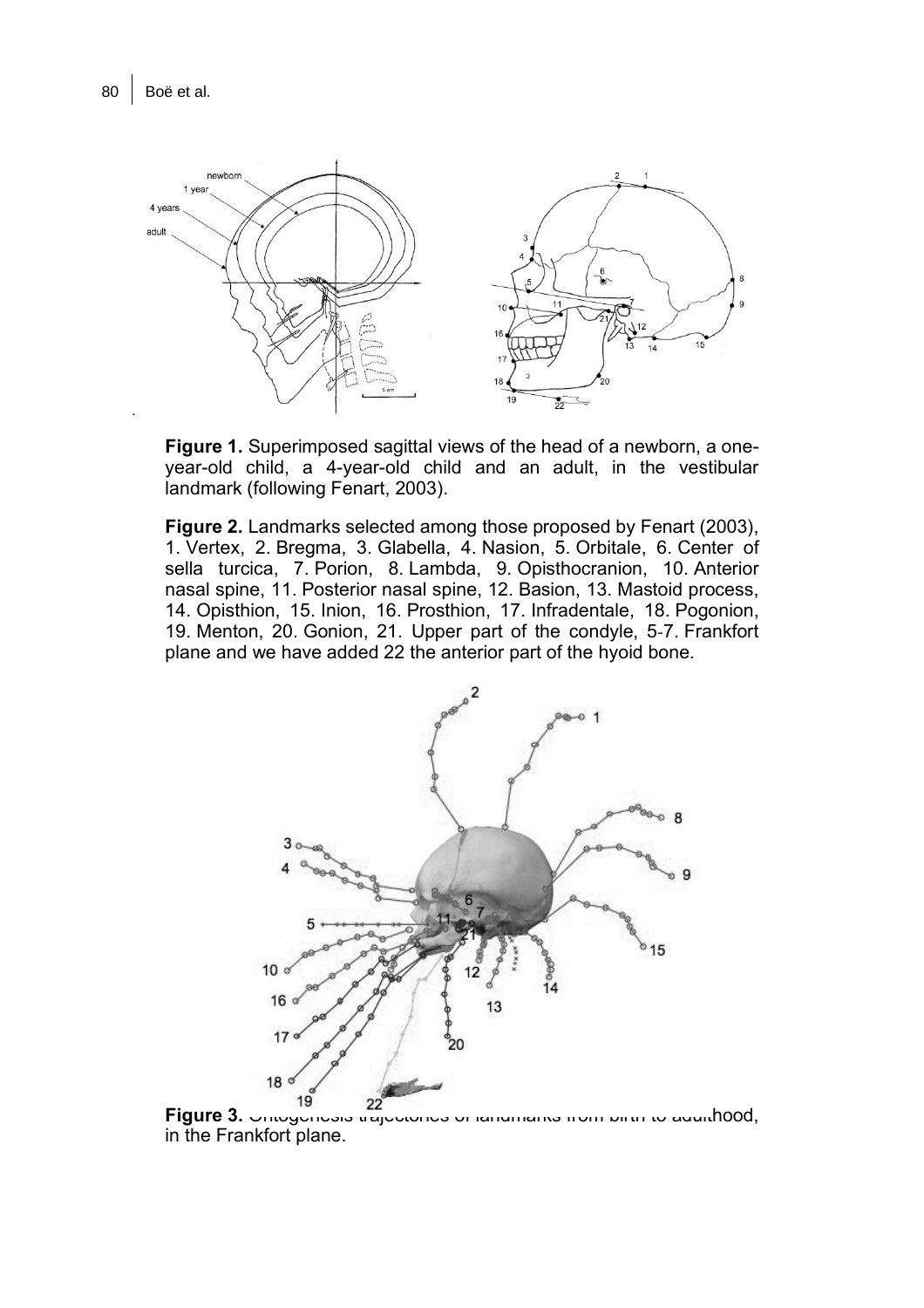

**Figures 4**. Modeling of the skull growth: variations by 0.5 σ step of the mean for the first (left panel) and the second (right panel) parameters, for anthropometric landmarks.



**Figure 5.** Left: Generic model of the glottal source and control parameters. T0, fundamental period; Av, voicing amplitude; Oq, open quotient ; am, asymmetry coefficient; Qa, return phase quotient; E, amplitude of the maximum excitation (following Henrich, 2001). Right: Prototypical F0 variations for male and female speakers from birth to adulthood. Double logistic curves have been fitted to those variations.